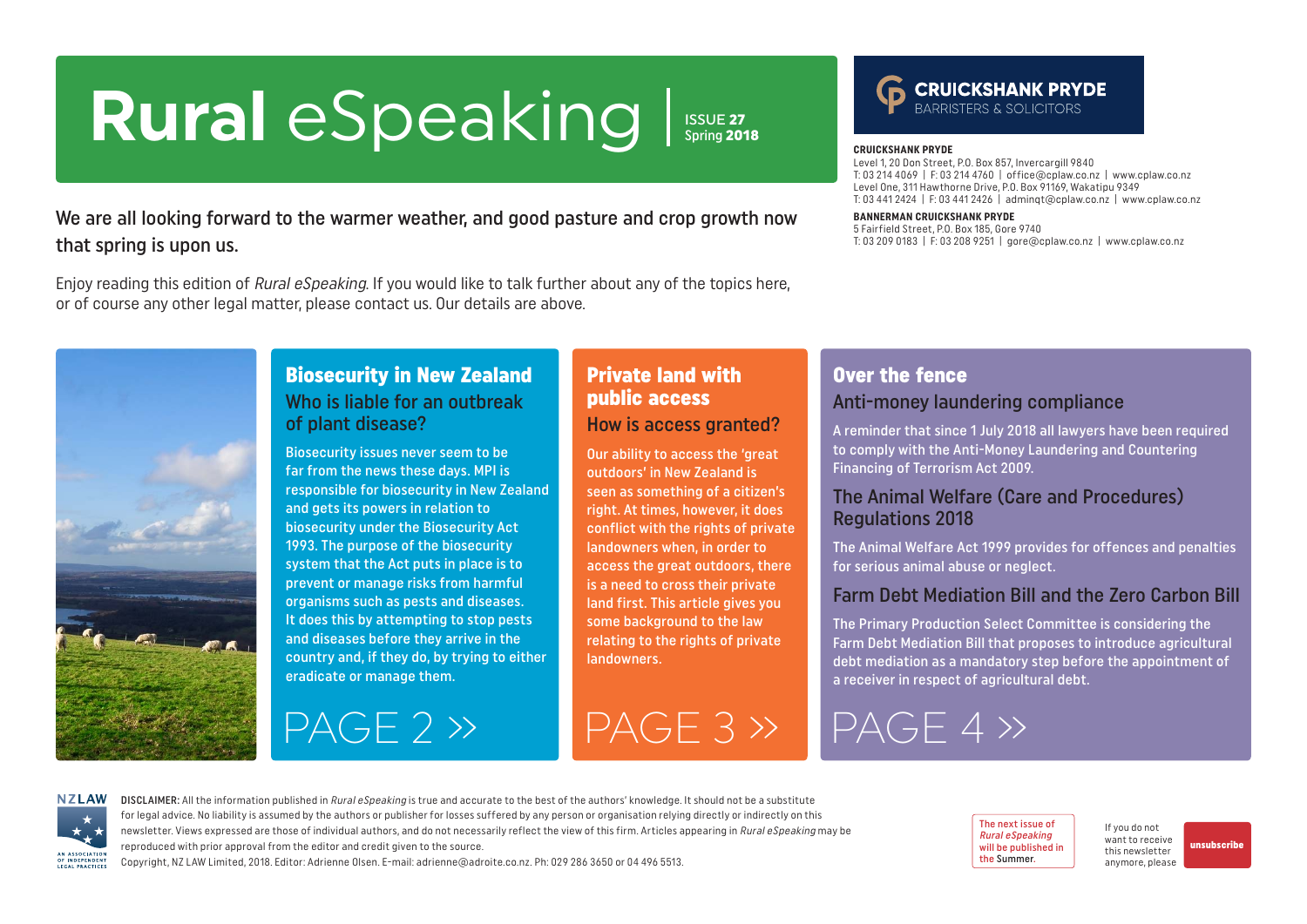### <span id="page-1-0"></span>Rural *eSpeaking* | Spring 2018



# Biosecurity in New Zealand

#### Who is liable for an outbreak of plant disease?

Biosecurity issues never seem to be far from the news these days. The Ministry of Primary Industries (MPI) is responsible for biosecurity in New Zealand and gets its powers in relation to biosecurity under the Biosecurity Act 1993. The purpose of the biosecurity system that the Act puts in place is to prevent or

manage risks from harmful organisms such as pests and diseases. It does this by attempting to stop pests and diseases before they arrive in the country and, if they do, by trying to either eradicate or manage them.

Psa, varroa mite, myrtle rust and Mycoplasma bovis have all recently caused major issues. Now MPI is seeking the destruction of tens of thousands of plant cuttings and trees that were imported from an American nursery in the state of Washington after an audit uncovered irregularities in the nursery's processes.

MPI has been criticised in relation to its decision to require those cuttings to be either destroyed or contained. However, following the decision in the Strathboss case1 , who can blame them?

> That case was in relation to the Psa bacteria. The High Court found that the Ministry of Agriculture & Fisheries (now MPI) owed and breached a duty of care to kiwifruit orchardists in negligently allowing the Psa bacteria into New Zealand. The Psa bacteria had caused significant loss to North Island kiwifruit orchards.

That case is (not surprisingly) being appealed by the Crown. It does show, however, that the potential liability for the Crown in relation to biosecurity breaches is significant.

The *Strathboss* case is a negligence case. Simply put, the argument was that the Crown owes a duty of care (under the Biosecurity Act) to the kiwifruit orchardists. The court held it was reasonably foreseeable that if the Crown was negligent then the orchardists would suffer loss. Once the court found that the Crown had breached its duty of care by a series of errors, liability followed.

It is obviously a situation that the dairy industry will be looking at closely as, presumably, will the fruit growers.

#### Auditing overseas nurseries

One of the biosecurity mechanisms MPI relies on is the audit of overseas nurseries to ensure that new fruitwood stock arrives free of pests and diseases. Is it sufficient for those nurseries to be audited every five or six years, which is what appears to have happened in the Washington state situation?

Given the economic significance to the industry involved and the risks attached to a biosecurity breach, how often should these nursery facilities be audited? If audits took place annually, and the nursery was found wanting, potentially only one year's cuttings

arriving in New Zealand would be affected. If audits happen less regularly, cuttings will have been planted in orchards and become trees. In biosecurity terms, if there are issues, then the horse may well have bolted.

#### How can New Zealand be better protected?

The other issue that these biosecurity issues raise is – to what extent can we expect MPI to protect us from overseas pests and diseases? With the free flow of people and trade around the world, can we seriously expect to keep our islands free of pests and diseases?

The answer is surely that no matter how well MPI is resourced and how much power it is given in law, it simply isn't possible to keep New Zealand completely free of pests or diseases.

Anyone flying into Auckland International Airport at 6am and seeing the masses of people in the customs queues or is on a wharf to see the pile of containers at our ports can understand that.

The answer is that any response is always going to be a mix of legislative/government responsibility and action from the industry bodies themselves by, for example, breeding pest or disease-resistant plants or similar methods of control.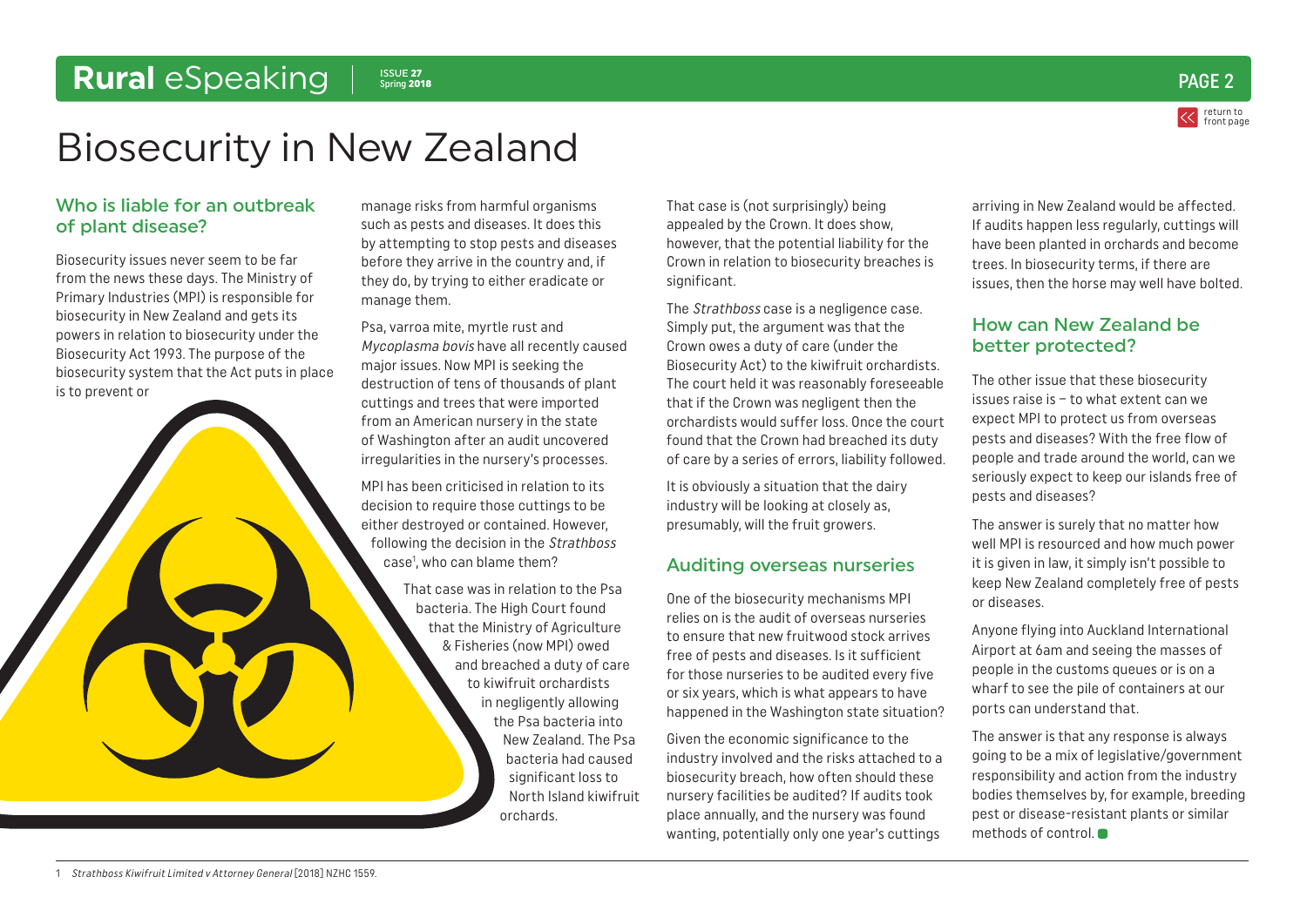### return to [front page](#page-0-0)  $S_{\text{spring 2018}}$  and  $\text{PAGE 3}$

# <span id="page-2-0"></span>Private land with public access

#### How is access granted?

Our ability to access the 'great outdoors' in New Zealand is seen as something of a citizen's right. At times, however, It does conflict with the rights of private landowners when, in order to access the great outdoors, there is a need to cross their private land first.

The question of public access over private land has recently been becoming more of an issue. In particular, groups who are advocating for that access see the acquisition of private land by overseas people as an opportunity to gain more formal access over private land. Historically, New Zealanders have enjoyed a reasonably significant amount of access over private land – often based around relatively informal arrangements.

Public access over private land is a complex topic. This article gives you some background to the law relating to the rights of private landowners.

There have been several high profile situations where high country stations have passed into the ownership of overseas people and the issues of public access have been raised.

#### Recent example at Lake Hawea

The latest situation relates to the Hunter Valley Station at Lake Hawea. The property borders the Hawea Conservation Park; the best access to that conservation land is along a 40km private road that runs through Hunter Valley Station. The road is only suitable for properly equipped 4WD vehicles, does not have full mobile phone coverage, has multiple river crossings and would not be regarded as particularly safe for the general public to have unrestricted access.

What can the Overseas Investment Office (OIO) do to secure better access for the public when it receives an application by an overseas person to purchase land such as the Hunter Valley Station?

One of the factors that the OIO must take into account when assessing the benefit of overseas investment in land (s17(2)(e) of the Overseas Investment Act 2005) is:

Whether there are or will be adequate mechanisms in place for providing protecting or providing walking access [our emphasis] over the relevant land or a relevant part of the land by the public or any section of the public.

Therefore, under the legislation, in terms of improving public access, the only 'public benefit' factor that is taken into account is walking access, presumably by way of an agreement reached under the Walkways Access Act 2008. That Act established the Walkways Commission. The purpose of that Act is 'to provide the New Zealand public with free, certain, enduring and practical walking [our emphasis] access to the outdoors ...'

This means that the OIO's ability to impose conditions or seek agreement from the applicant in relation to public vehicular access may well be limited.

#### Crown-owned land?

In the case of the South Island high country stations, the Crown is often the owner of the freehold. The farmer occupies the station under a pastoral lease. It is the pastoral lease that is the interest being acquired by the overseas investor, not the land itself.

As the owner of the freehold, surely the Crown has the ability to control or grant access easements? One of the fundamental concepts of a lease is that the lessee has 'exclusive possession'. This means that

the lessee has control over who can and who cannot access the leased land. If an easement was in place before the granting of the lease and the lease was expressly subject to that easement, then the lessee would have to accept the rights that the easement granted and public access would be granted.

However, if access isn't granted, the lessee is quite entitled to resist any attempts by the Crown as landowner to provide access. If forced to do so, and there are mechanisms the Crown could use and the lessee could seek compensation for that.

Even if access is negotiated or a lessee is compelled to provide access, significant problems can still arise. Who will care for and maintain the access? Who is responsible for the people using the access? Who makes the rules as to what these people can and can't do? If the Crown requires access, will the Crown be responsible for the health and safety of the people using the access?

Given that some of these access routes, such as that in the Hunter Valley, were not designed for public use, forcing access or requiring access possibly only creates different problems.  $\bullet$